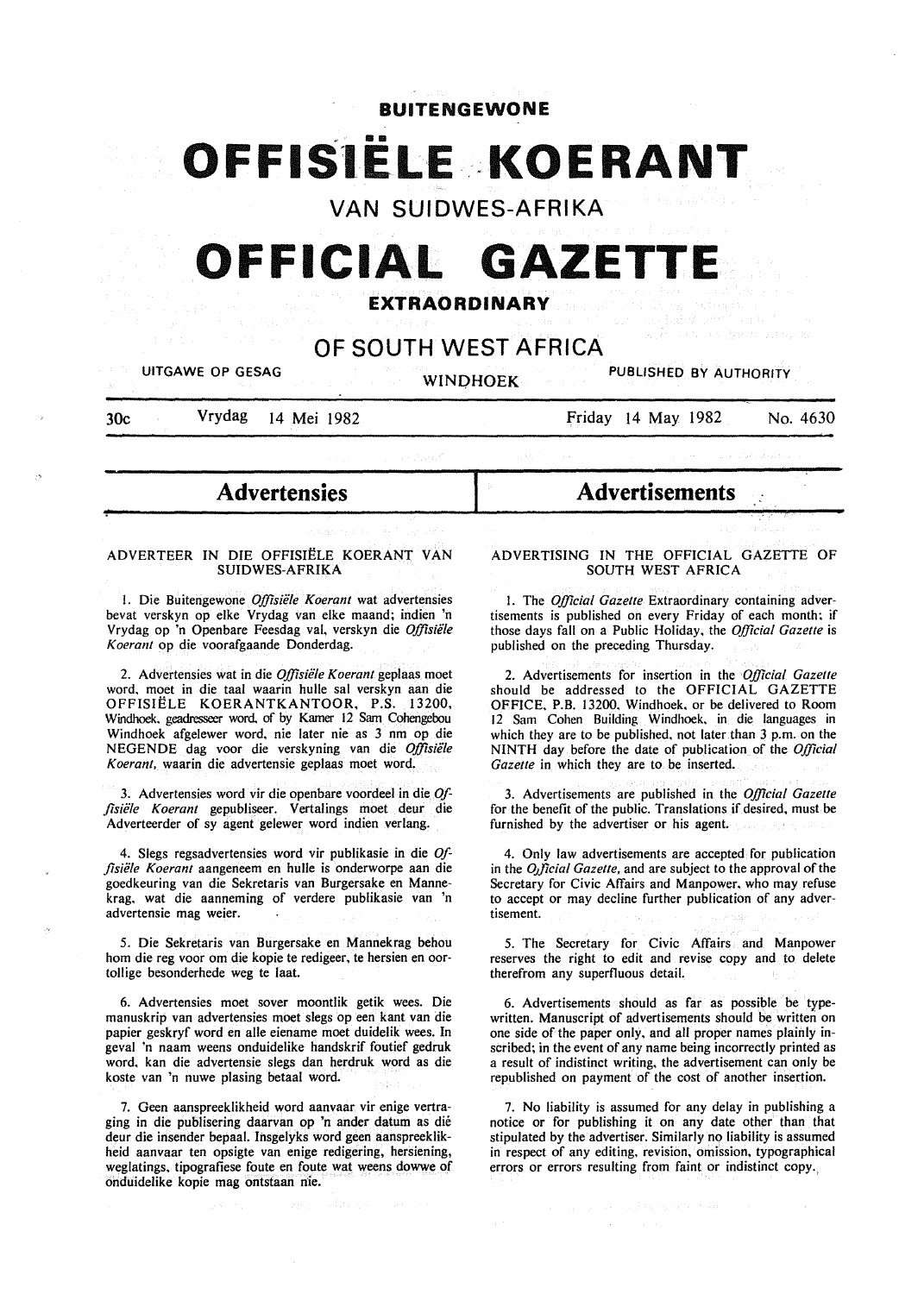8. Die insender word aanspreeklik gehou vir enige skadevergoeding en koste wat voortvloei uit enige aksie wat weens die publisering. hetsy met of sonder enige weglating. foute. onduidelikhede of in watter vorm ookal. van 'n kennisgewing teen die Administrateur-generaal ingestel word.

9. Die jaarlikse intekengeld op die *O.ffisiele Koerant* is R 12.50 posvry in hierdie Gebied en die Republiek van Suid-Afrika. verkrygbaar by die here Die Suidwes-Drukkery Beperk. Posbus 2196. Windhoek. Oorsese intekenaars moet posgeld vooruitbetaal. Enkel eksemplare van die *Of{lsiele Koerant* is verkrygbaar van die here Die Suidwes-Drukkery Beperk. Posbus 2196. Windhoek. teen 30c per eksemplaar. Ekscmplare word vir slegs twee jaar in voorraad gehou.

10. Die koste vir die plasing van kennisgewings is soos volg en is betaalbaar by wyse van tjeks, wissels. pos- of geldorders:

#### LYS VAN VASTE TARIEWE

Gestandaardiseerde kennisgewings *Tarief per plasing*  R a transains de l · Oordrag van besigheid .................................... .  $R3.25$ Aktcs: Verlore dokumente ............................... . 6.00 Besigheidskennisgewings .................................. . 5,00 Boedelwettekennisgewings: Vorms J. 297.J.295.J.I93 en J. 197 ................................ . 2.00 Derdeparty assuransie eise om skadevergoeding .. 2.50 lnsolvensiewet en maatskappywettekennisgewings: J. 28. J. 29, Vorms I tot 9 ................... . 4.00 L.W.  $-$  Vorms 2 en  $6 -$  bykomstige verklarings volgens woordetaltabel. toegevoeg tot die basiese tarief. Naamsverandering (vier plasings)....................... 25.00 Naturalisasiekennisgewings (insluitende 'n herdruk vir die adverteerder) ................................ . 2.00 Onopgeeiste geld - slegs in die buitengewone *Offisiële Koerant, sluitingsdatum 15 Januarie (per in*skrywing van "naam. adres en bedrag") ........... . 0.80 Slagterskennisgewings ..................................... . 5.00 SlumopruimingshotKennisgewings. per perseel .... . 4.00 Verlore lewensversekeringspolisse ..................... . 2.00 Nie gestandaardiseerde kennisgewings Sept. See Maatskappykennisgewings: President payment Kort kennisgewings: Vergaderings. besluite. aanbod van skikking. omskepping van maatskappy. vrywillige likwidasies, ens.: sluiting van oordrag van lederegisters en/of verklarings aan dividende ......................... ;.......................... I 1.00 Dranklisensie kennisgewings (in buitengewone *01: flsiele Koeranle,* t.w. Junie/Tvl. November/Kaap, Januarie/OVS., April/Natal) per tweetalige aansoek .............................................................. 7,00 Verklaring van dividende met profytstate, notas ingesluit............................................................ 25,00 Lang kennisgewings: Oordragte, veranderings met betrekking tot aandele of kapitaal, aflossings. besluite, vrywillige likwidasies ............................. 37,00 Handelsmerke in Suidwes-Afrika....................... I 1.00 Likwidateurs en ander aangesteldes se kennisgewings............................................................. 7,00

8. The advertiser will be held liable for all compensation and costs arising from any action which may be instituted against the Administrator-General as a result of the publication of a notice with or without any omission. errors. lack of clarity or in any form whatsoever.

9. The subscription for the *Official Gazette* is R12.50 per annum. post free in this Territory and the Republic of South Africa. obtainable from Messrs. The Suidwes-Drukkery Limited. P.O. Box 2196. Windhoek. Postage must be prepaid by overseas subscribers. Single copies of the *O.f]icial Gazette* may be obtained from The Suidwes-Drukkery. Limited. P.O. Box 2196. Windhoek. at the price of 30c per copy. Copies are kept in stock for only two years.

10. The charge for the insertion of notices is as follows and is payable in the form of cheques. bills. postal or money orders:

#### LIST OF FIXED TARIFF RATES

Sandardised notices *Rate per insertion*  R relangiyat di A Transfer of business ....................................... . R3,25 Deeds: Lost documents ................................... . 6,00 Business notices ............................................. . 5,00 Administration of Estates Acts notices: Forms J. 197 J. 295. J. 193 and J. 187 ......................... . 2.00 Third party insurance claims for ompensation.... 2.50 Insolvency Act and Company Acts notices: J. 28. J. 29. Forms I to 9 ....................................... . 4,00 N.B.  $-$  Forms 2 and  $6 -$  additional statements according to word count table. added to the basic tariff. Change of name (four insertions)...................... 25.00 Naturalisation notices (including a reprint for the advertiser) ..................................................... . 2,00 Unclaimed moneys  $-$  only in the extraordinary *0./Jicial Gazette,* closing date 15 January (per entry of "name. address and amount") ..................... . 0,80 Butchers' notices ............................................ . 5.00 Slum Clearance Court notices, per premises ..... . 4.00 Lost life insurance policies .............................. . 2,00 Non standardised notices Company notices: 2008 (2009) and 2009 Short notices: Meetings, resolutions, offer of compromise, conversion of company. voluntary windings-up; closing of transfer or members' registers and/or declaration of dividends............ 11.00 Liquor Licence notices (in extraordinary *Gazettes*, viz. June/Tvl. November/Cape, January/O.F.S., April/Natal), per bilingual application ............... 7,00 Declaration of dividend with profit statements, in eluding notes.................................................. 25,00 Long notices: Transfers, changes in respect of shares or capital. redemptions. resolutions, voluntary liquidations.............................................. 37,00 Trade marks in South West Africa................... I 1.00 Liquidator's and other appointees' notices.......... 7,00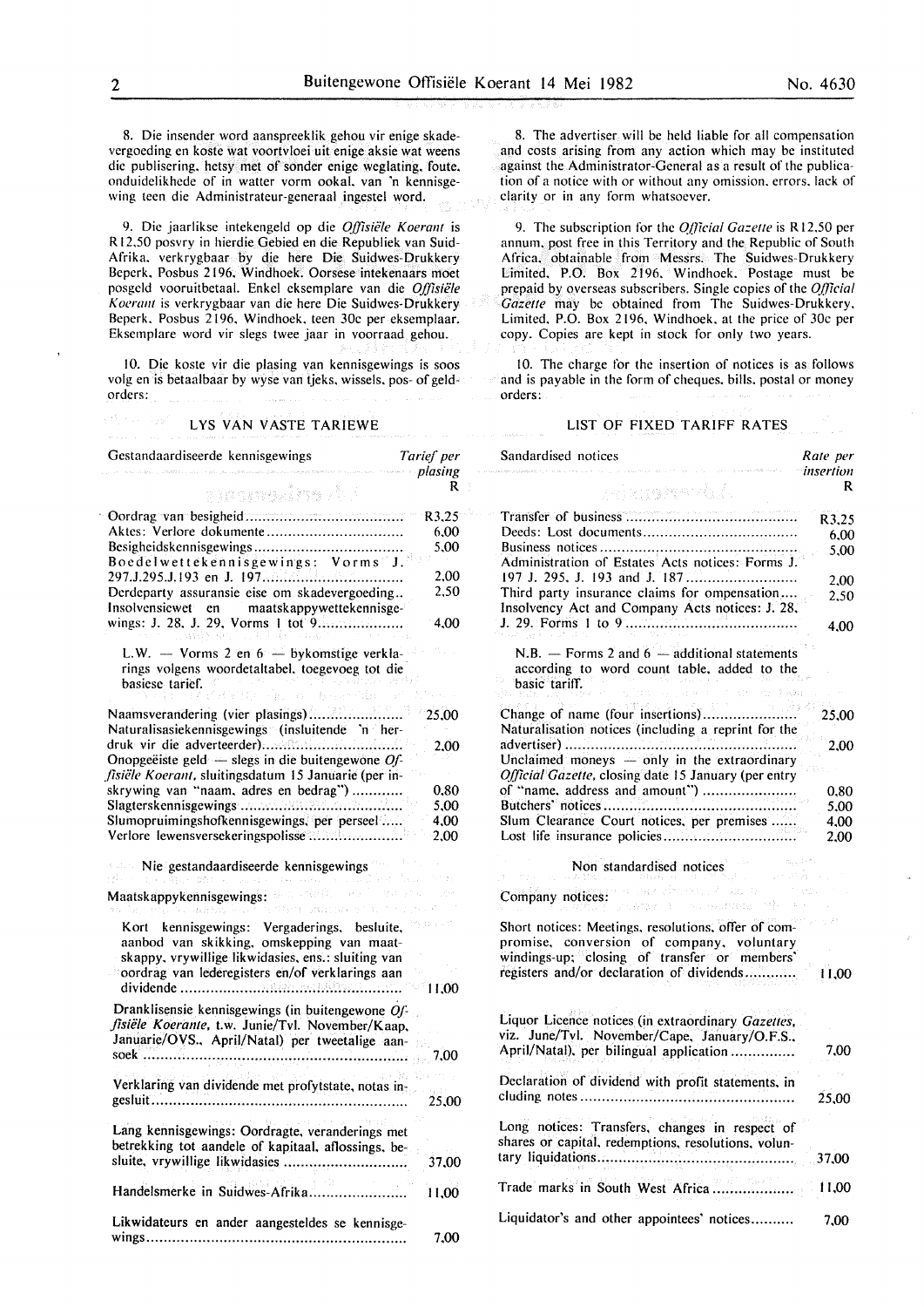(各) 经不安公司

Geregtelike en ander openbare verkope:

| Openbare veilings, verkope en tenders: |       |
|----------------------------------------|-------|
|                                        | 6.00  |
|                                        | 15.00 |
|                                        | 23.00 |

Orders van die Hof:

| Voorlopige en finale likwidasies of sekwestra- |       |
|------------------------------------------------|-------|
|                                                | 14.00 |
| Vertalings of veranderings in kapitaal, same-  |       |
|                                                |       |
| Geregtelike besture, kurator bonis en soort-   |       |
|                                                | 37,00 |
|                                                | 4.00  |
| Tersydestellings en afwysings van petisies (j. |       |
|                                                | 4,00  |

11. Die koste vir die plasing van advertensies, behalwe die kennisgewings wat in paragraaf 10 genoem word, is teen die tarief van 56c per em dubbelkolom. (Gedeeltes van 'n em moet as voile em bereken word).

12. Geen advertensie word geplaas nie tensy die koste vooruitbetaal is. Tjeks, wissels, pos-en geldorders moet aan die Sekretaris, Burgersake en Mannekrag betaalbaar gemaak word.

# Vorm/Form J 187

# **LIKWIDASIE- EN· DISTRIBUSIEREKENING IN BESTORWE BOEDELS WAT TER INSAE LE**

lngevolge artikd 35(5} van Wet 66 van 1965. word hierby kennis gegee dat duplikate van die likwidasie- en distribusierekenings (eerste en finale, tensy anders vermeld) in die hoedcls hicrondcr vermeld. in die kantore van die Meesters en Landdroste soos vcrmcld en gedurende 'n tydperk van 2 I dae (of korter of Ianger *indien spesiaa/ l'ermeld)* vanaf gemelde datums of vanaf datum van publikasie hiervan, as dit later is, ter insae lê van alle persone wat daarby belang het.

lndicn binne genoemde tydperk geen bcsware daarteen by die hetrokke Meestcrs ingedien word nie. gaan die eksekuteurs oor tot die uitbetalings ingevolge gemclde rekenings.

394/81 - KOTZE Eingelbertus Louwhartes 220406/5022/002 Derdelaan 16, Karasburg Hester Margaretha Kotze (gebore Fourie) 240528 0009 00 I Supplementêre Karasburg Windhoek Volkskastrust Beperk Boedelafdeling Pretoria (Oos-Tvl) Posbus 383 Tel 295435 Pretoria.

518/81 - SCHMID Wiebke Chreste Windhoek 371024 0008 00 4 Chateaustraat 46. Windhoek Otto Friedrich Schmid 331219 5007 10 *5* Windhoek Volkskastrust Beperk Posbus 383 Pretoria.

Sales in execution and other public sales:

|                                     | 18.00 |
|-------------------------------------|-------|
| Public auctions, sales and tenders: |       |
|                                     | 6.00  |
|                                     | 15.00 |
|                                     | 23.00 |

Orders of the Court:

| Provisional and final liquidations or sequestra- |       |
|--------------------------------------------------|-------|
|                                                  | 14,00 |
| Reductions or changes in capital mergers, offer  | 37,00 |
| Judicial managements, curator bonis and similar  | 37,00 |
| Supersessions and discharge of petitions (J.     | 4.00  |
|                                                  | 4.00  |

11. The charge for the insertion of advertisements other than the notices mentioned in paragraph 10 is at the rate of 56c per em double column. (Fractions of a em to be reckoned as a em).

12. No advertisements are inserted unless the charge is prepaid. Cheques, drafts, postal orders or money orders must be made payable to the Secretary, Civil Affairs and Manpowers.

# DE FINGEN DE LA COMPANIACIÓN KILSOVE TRADIBIRE

# **LIQUIDATION AND DISTRIBUTION ACCOUNTS IN DECEASED ESTATES LYING FOR INSPECTION**

In terms of section 35(5) of Act 66 of 1965. notice is hereby given that copies of the liquidation and distribution accounts (first an final. *unless otherwise slated)* in the estates specified below will be open for the inspection of all persons interested therein for a period of 21 days (or shorter or longer *{(special(v stated)* from the date specified or from the date of publication hereof. whichever may be the later, and at the offices of the Masters and Magistrates as stated.

Should no objection thereto be lodged with the Masters concerned during the specified period. the executors will proceed to make payments in accordance with the accounts.

254/79 - CHRISTINA Vincenzo Windhoek Windhoek Klaus Nieft - Agent for the Executor  $c/o$  Keller & Neuhaus Trust Co. (Pty) Ltd. P 0 Box 156 Windhoek.

523/81 - WEILBACH Stoffelina Mauritza 050522 0006 00 9 Omaruru Omaruru Windhoek Barclays-Nasionale Bank Beperk Trustee-Tak Posbus 460 Windhoek.

61/79 - BRETTSCHNEIDER Hans Albert 360423 5009 00 4 Tsumeb Tsumeb Windhoek Barclays-Nasionale Bank Beperk Trustee-Tak Posbus 460 Windhoek.

85/82 - THALMAIER Josef 280405 01 0008 *5* Bell Street Windhoek Ella Thalmaier (born Schmidtbauer) Windhoek F.M. Oehl P 0 Box 3138 Windhoek.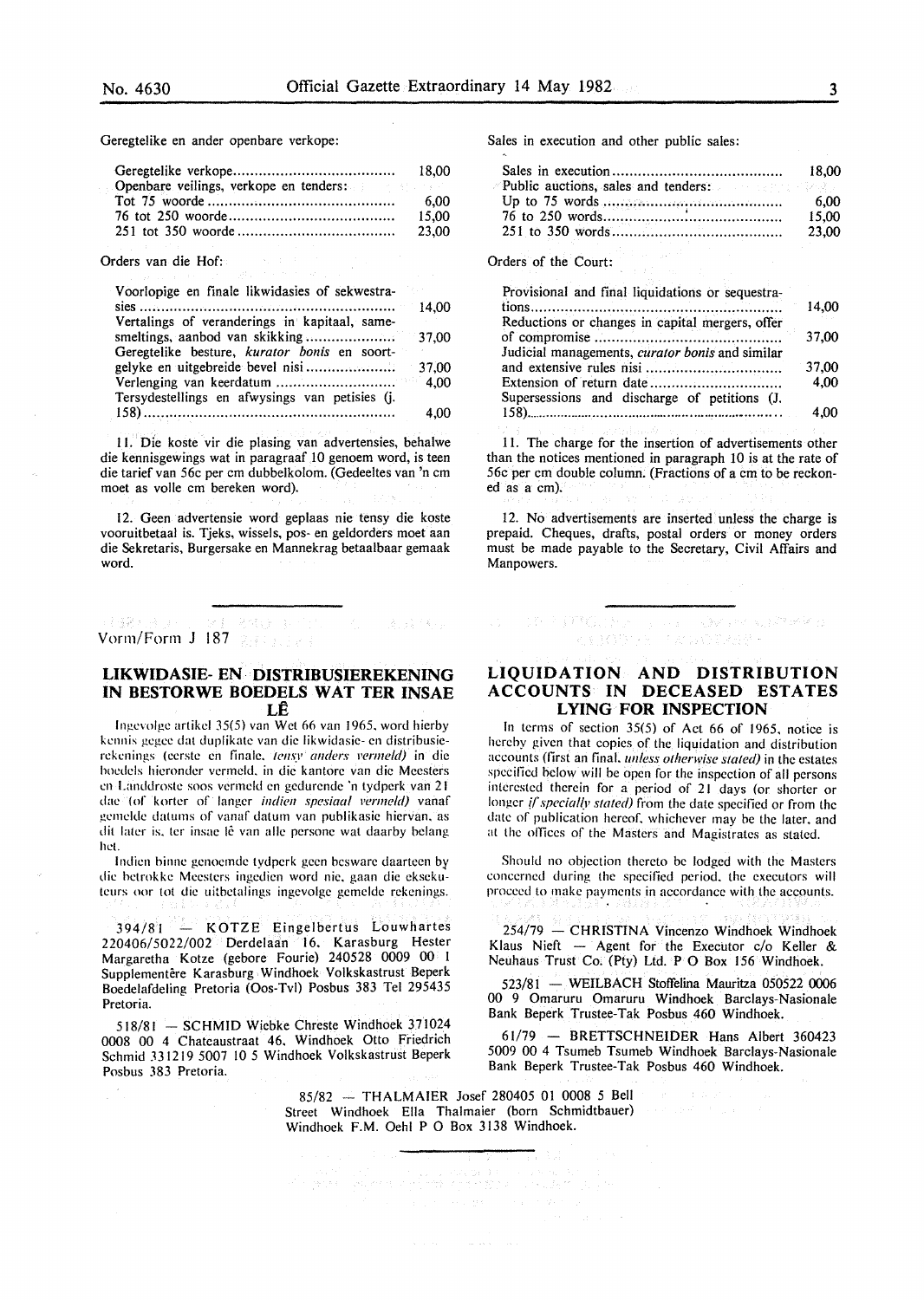Vorm/Form J 193

# **KENNISGEWING AAN KREDITEURE IN BESTORWE BOEDELS**

Alle persone wat vorderinge het teen die boedels hieronder vermeld, word hierby versoek om hul vorderinge by die hctrokkc eksekuteurs en binne 'n tydpcrk van 30 dae (of andersins soos aangedui) gerckcn vanaf die datum van publikasie hiervan in te lewer. Die inligting word verstrek in die volgorde: Bocdelnommer. familienaam en voorname. gcboorledalum. persoonsnommer. laasle datum. datum oorlede: nagelate eggenoot(note) se name. familienaam. geboortcdalum en persoonsnommcr: naam en adres van eksekuteurs of gemagtigde agent, tydperk toegelaat vir lewering van vorderings *indien anders as 30 dae.* 

517/81 - BLACK Bardo Nieo Windhoek 11-10-1947 4710115117004 c/o Swawek Windhoek 23-01-1081 F.M. Oehl P 0 Box 3138 Windhoek.

119/82 KIRSTEN Gideon Johannes Christiaan De Wet 6/10/1900 0010065006008 Plaas Dassiefontein Mariental 13 Maart 1982 Windhoek Margaretha Johanna Kirsten 29/12/1912 12290003003 Mnr. J.K. Roux Posbus 300 Drieboomstraat Mariental.

Vorm/Form No. 517

# **KENNISGEWING AAN KREDITEURE IN BESTORWE BOEDELS**

Aile pcrsone wat vorderinge hel teen die boedels in die lwlae vermeld. word versock om sodanige vorderings binne ·n tvdperk van 30 dae (of andersins soos aangedui) vanaf die datum van publikasie hiervan by die betrokke eksekuteurs in te lewer.

 $135/82$  -TIETZ Wilhelm Friedrich August Otto 19-01-1891 910119 5002 008 Grootfontein 05-02-1982 30 Dae Windhoek S.W.A. Standard Bank SWA LTD. Trustee Branch P 0 Box 2164 Windhoek 9100.

Vonn/Form 519

### **LIKWIDASIE EN DISTRIBUSIEREKENING IN BESTORWE BOEDEL WAT TER INSAE LE**

lngcvolge artikcl 35 (5) van Wet 66 van 1965 word hierby kennis gcgec dat die likwidasie- en dislribusierckening in die Bocdcl in die Bylae vermeld in die kantorc van die Meester van die Hooggeregshof en Landdros soos vermeld vir 'n tvdpcrk van 21 dac vanaf die datum van publikasic hiervan (of andersins soos aangedui) ter insae sal lê vir alle persone wat daarby belang het.

lndicn geen beswarc daartccn by die Meester binne die gemcldc tydpcrk ingedicn word nic. sal die eksekuteur tol uithetaling daarvolgens oorgaan. The state states and

# **NOTICE TO CREDITORS IN DECEASED ESTATES**

All persons having claims against the estates mentioned below arc hereby called upon to lodge their claims with the executors concerned. within 30 days (or otherwise as indicated) calculated from the date of publication hereof. The information is given in the following order: Estate numer. surname and christian names. date of birth. identity number. last address. date of death: surviving spouse's names. surname date of birth and identity number: name and address of executor or authorised agent. period allowed for lodgement of claims if *other than 30 days.* 

78/82 - GARBERS Maria Aletta Jacoba Windhoek 30 Augustus 1897 970630/0002/00/2 Hoofstraat, Stampriet SWA 24 Desember 1981 Weduwee Volkskas Beperk, Posbus 383 Pretoria 0001.

111/82 - HAVERTZ Lydia Windhoek 24-10-1933 331024 0004 101 31 Kuiseb Street Windhoek S.W.A. 12/02/1982 Johann Manfred Havertz Syfrets Trust Limited.  $24$  Wale Street Cape Town  $-$  Agents for the Executor.

# **NOTICE TO CREDITORS IN DECEASED ESTATES**

All persons having claims against the estates specified in the schedule. arc called upon to lodge their claims with the executors concerned within a period of 30 days (or otherwise as indicated) from the date of publication hereof.

146/82 - SCHNEIDER Karl Erich Georg 10 April 1900 000410010001 SWA I 0004105001004 RSA Windhoek 2 April 1982 30 days Windhoek South West Africa Standard Bank SW A Ltd. Trustee Branch P 0 Box 2164 Windhoek 9100.

# **LIQUIDATION AND DISTRIBUTION ACCOUNT IN DECEASED ESTATE LYING FOR INSPECTION**

In terms of section 35 (5) of Act 66 of 1965 notice is hereby given that the liquidation and distribution account in the Estate specified in the Schedule will be open for in the inspection of all persons interested therin for a period of 21 days from the date of publication hereof (or otherwise as indicated) at the offices of the Master of the Supreme Court and Magistrate. as staled.

Should no objection thereto be lodged with the Master during the specified period. the Executor will proceed to make payment in accordance therewith.

493/81 -- KOTZE Frederik Gideon Rudolf 251031 5014 007 Plaas Karadaus Bethanie Eerste en Finale Likwidasie en Distribusie Rekening 14/5/1982 Windhoek Bethanie Standard Bank SWA Ltd. Trustee Branch P O Box 2164 Windhoek 9100.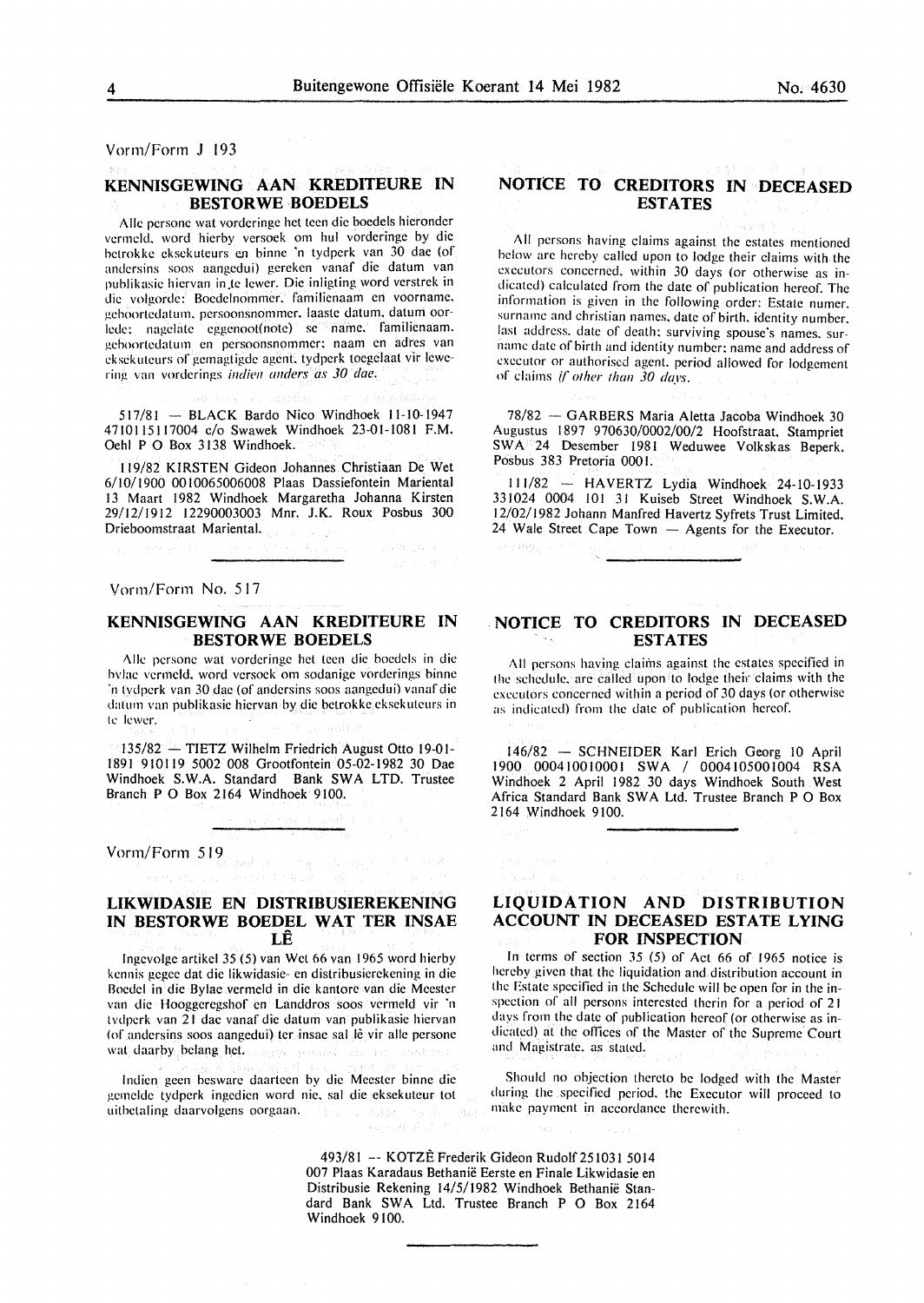#### Vorm/Form 3

# **VERLENGING VAN TERMYN VIR INDIENING VAN LIKWIDASIE-, DISTRIBUSIE- OF KONTRI-BUSIEREKENINGS IN GESEK-**WESTREERDE **MAATSKAPPYE IN LIKWIDASIE**

lngevolge artikel 109(1) van die Insolvensiewet, 1936, en artikel 135(1) (c) van die Maatskappywet, 1926, word hierby kennis gegee dat kurators of likwidateurs van die gesekwestreerde boedels of maatskappye in likwidasie, na gelang van die geval hieronder vermeld voornemens is om na atloop van 'n termyn van 14 dae vanaf die datum van die publikasie hiervan, die betrokke Meesters om 'n verlenging van die termyne hieronder genoem, vir die indiening van likwidasie-, distribusie- of kontribusierekenings te versoek.

# **EXTENSION OF TIME WITHIN WHICH TO LODGE LIQUIDATION ACCOUNTS AND PLANS OF DISTRIBUTION OR CONTRIBUTION IN SEQUESTRA TED ESTATES OR COMPANIES BEING WOUND UP**

Pursuant to section 109(1) of the Insolvency Act, 1936, and section 135 (1) (c) of the Companies Act, 1926, notice is hereby given that after the expiration of a period of 14 days as from the date of publication hereof, it is the intention of the trustees or liquidators, as the case may be, of the sequestrated estates or companies being wound up mentioned below, to apply to the respective Masters for an extension of time, as specified below, within which to lodge liquidation accounts and plans of distribution or contribution.

W4/81 - OMATAKO BANDESENTRUM (EDMS) BPK (IN LIQUIDATION) Dr 0 F C Herrigel 1981-05-06 1982-05-06 6 months Master of the Supreme Court Windhoek. Security Trust SWA (Pty) Ltd. P O Box 3599 Windhoek 9000.

Vorm/Form 4

#### **LIKWIDASIE-, DISTRIBUSIE KONTR IBUSIEREKENINGS GESEKWESTREERDE BOEDELS MAA TSKAPPYE IN LIKWIDASIE OF IN OF**

lngevolge artikel 108 (2) van die Insolvensiewet, 1936, artikel 136 (2) van die Maatskappywet, 1926, en artikel 406 (3) van die Maatskappywet, 1973, word hierby kennis gegee dat die likwidasie-. distribusie- of kontribusierekenings in die boedels of die maatskappye, na gelang van die geval, hieronder vermeld ter insae van skuldeisers of kontribuante sal lê op die kantore van die Meesters en Landdroste daarin genoem, gedurende 'n tydperk van 14 dae, of die tydperk wat daarin vermeld is, vanaf die datum hieronder vermeld of vanaf die datum van publikasie hiervan, watter datum ok al die laaste is.

# **LIQUIDATION ACCOUNTS AND PLANS OF DISTRIBUTION OR SONTRIBUTION IN SEQUESTRATED ESTATES OR COMPLANIES BEING WOUND UP**

Pursuant to section 108 (2) of the Insolvency Act, 1936, section 136 (2) of the Companies Act, 1926, and section 406 (3) of the Companies Act, 1973, notice is hereby given that the liquidation account and plans of distribution or contribution in the estates or the companies mentioned below will lie open for inspection by creditors or contributories at the offices of the Masters and the Magistrates stated therein, for ' period of 14 days, of for such a period as stated therein, from the dates mentioned below or from the date of publication hereof, whichever may be the later date.

W3/82 - SOUTH WEST WHOLESALE HOLDINGS ( Pty) Ltd. In Voluntary Liquidation Liquidator's Liquidation Distribution and Contribution Acccun<sup>t</sup> Master's Office Windhoek K. Nieft - K. Nieft - Liquidator c/o Keller & Neuhaus Trust Co. (Pty) Ltd. P 0 Box 156 Windhoek.

### KENNISGEWING VAN OORDRAG VAN BESIGHEID

(第1回) あん 第二次数据重编

Gelicwc kennis te neern dat veertien ( 14) dae na publikasie hicrvan aansoek gedoen sal word by die Handelslisensiehof in die distrik van GROOTFONTEIN gehou te GROOTFONTEIN vir oordrag van Algemene Handelaar. Handelaar in Spuit en Minerale. Tabak by kleinmaat en Restaurant lisensics tans gehou deur EMMERENTIA FREORIKA GREEFF wat handeldryf as SWEMBAD RESTAURANT te ERF 125. GROOTFONTEIN aan JOHANNES JURIE SMIT wie op dieselfde persele onder dieselfde naam en styl sal handeldryf vir sy eie rekening.

> GERTENBACH & VAN ZYL POSBUS 43 BERNHARDSTRAAT 7 GROOTFONTEIN 9000

# KENNISGEWING VAN VERKOOP VAN HANDELAARSBESIGHEID OOREENKOMSTIG ARTIKEL 34 VAN WET 24 VAN 1936

 $\sim$ 

KENNIS GESKIED HIERMEE ooreenkomstig Artikel 34 van Wet Nr. 24 van 1936. soos gewysig dat JOHANNES PETRUS GERTZE van voorneme is om die Algemene Handelaarsbesigheid. NAMALAND KONTANT WINKEL te Blouwes. Tses. te verkoop en oor te dra aan HANS JOHANNES TITUS wat die besigheid sal voortsit onder sy naarn en by dieselfdc adres vir sy uitsluitlike voordcel en rekening.

GEDATEER TE KEETMANSHOOP HIERDIE 28ste DAG VAN APRIL 1982.

> RISSIK. COX & PROBART Prokureurs vir die Partye Posbus 90 KEETMANSHOOP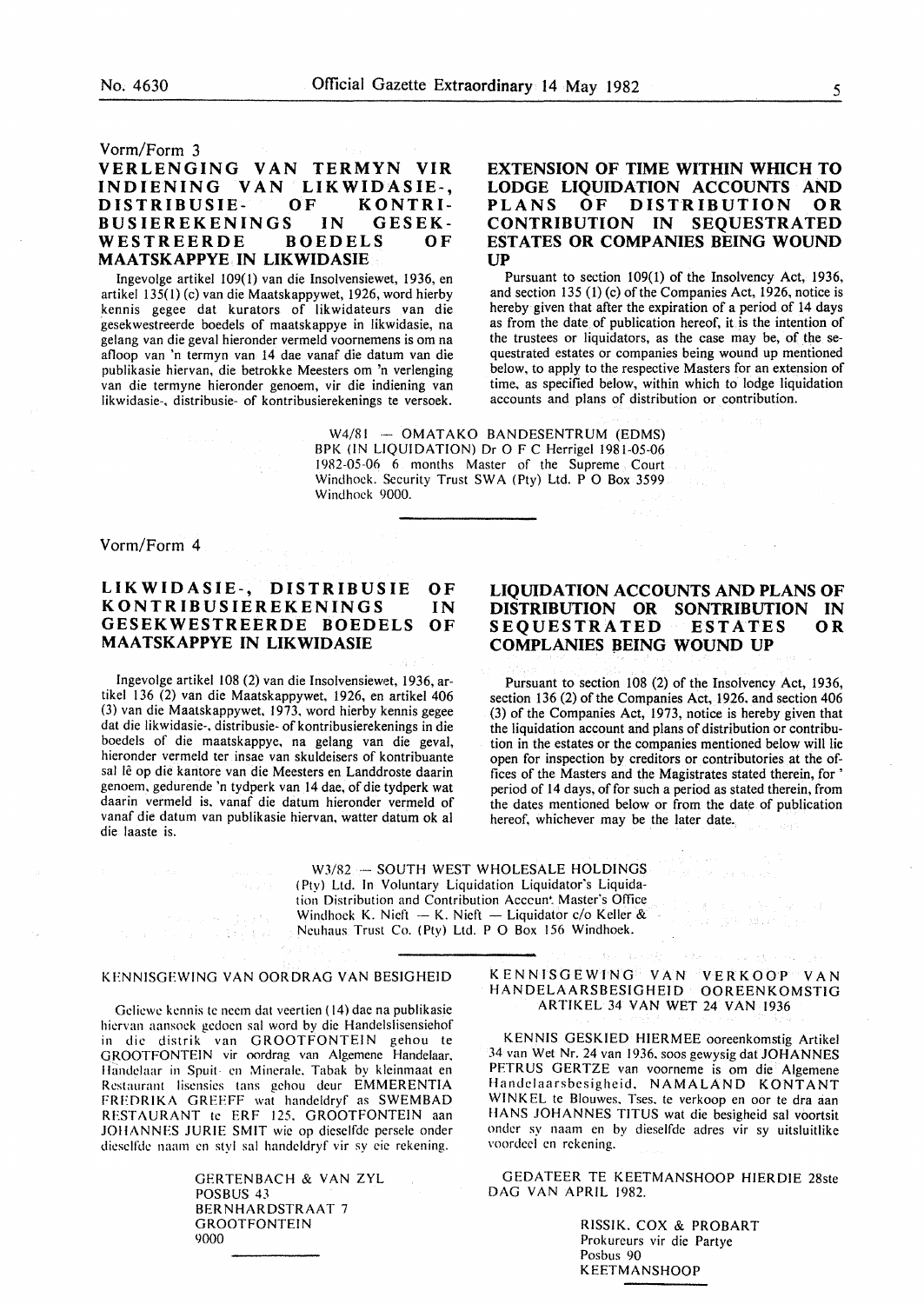#### BOEDELKENNISGEWING

In die boedel van wyle

学者支持実施の

KARL JOHANN PLETZER

getroud buite gemeenskap van goedere met

#### EMILIE ROSINA PLETZER

wat oorlede is op II Desember 1981 en woonagtig was te Windhocker Straat 14. Swakopmund (Boedelnommer 76/82).

Skuldenaars en Skuldeisers in bogemelde boedel word hiermee versoek om hul eise in te dien en skulde te betaal binne 'n tydperk van 30 (Dertig) dae gereken vanaf datum van vcrskyning van hierdie advertensie.

> SWANEPOEL & KINGHORN Namens Eksekutrise Standard Bank Gebou Kaiser Wilhclmstraat SWAKOPMUND Posbus 1455 SWAKOPMUND 9000

#### ro a tra de <del>La Millia I</del> dotta etal. WE KOMUNIK AKTES: VERLORE DOKUMENTE

Kcnnis word hicrmec gegee ingevolge die Registrasie van Aktcs Wet. No. 47 van 1937. dat die volgende applikante voornemens is om aansoek te doen vir 'n gesertifiseerde afskrif van die genoemde dokument(e) en dat aile persone wat teen die uitrciking van sodanige afskrif beswaar maak hiermee versoek word om dit skriftelik in te dien by die Rcgistrateur van Aktes te genoemde pick, binne drie weke (en binnc vyf wcke in die geval van S.W.A.) na die laaste publikasie van die kennisgewing.

- (I) Dorpsgebied of distrik. afdeling Munisipaliteit van Windhoek. Registrasie Afdeling "K":
- (2) Onderhawige dokument(e) met nommer en datum Akte van Transport Nr. 920/1958 gedateer 24 Julie 1958
- (3) Ten gunste van Lydia Tricbner (gebore Mueller op 25 Mei 1904) Weduwee
- (4) Ten opsite van sekere (beskrywing, nommer, ligging, grootte en/of verdere besonderhede SEKERE Gedeelte A van Erf Nr. 4 Windhoek Dorp: GELEE in die Munisipaliteit van Windhoek, Registrasie Afdeling "K": GROOT 2808.35 Vierkantmeters;
- (5) Applikant en/of sy agent, met adres en datum Jacobus H Greeff & Kie Posbus 6373, 2de Vloer Carl List Gebou Windhoek 9000.
- (6) Besware in te dien by die Registrateur van Aktes te Windhoek

Sand MAC developed

#### MUNISIPALITEIT GOBABIS

KENNISGEWING VAN ONBESETTE EIENDOM WAAROP DAAR VIR 5 JAAR GEEN BELASTINGS BET AAL IS NIE

Kennisgewing geskied hiermee ooreenkomstig die bepaling van Artikel 171 (I) van die Munisipale Ordonnanse Nr 13 van 1963 dat:

- I. SEKERE: Erf Nr 71 Nossobville Dorp GELEE: in die Munisipaliteit van Gobabis REGISTRASIE- Afdeling "L" GROOT: 550 Vierkantmeter
	- i katalistika (d. 1939)<br>Morrison (Machinesotae) (d.
- 2. SEKERE: Erf Nr 72 Nossobville Dorp GELEE: in die Munisipalitcit van Gobabis REGISTRASIE- Afdeling "L" GROOT: 575 Vierkantmeter

en

en

3. SEKERE: Erf Nr 148 Nossobville Dorp GELEE: in die Munisipaliteit van Gobabis REGISTRASIE- Afdeling "L" GROOT: I 967 Vierkantmeters

Gercgistreer is in die naam van die

GOBABIS KLEURLING HOTEL (EIENDOMS) BEPERK

kragtens Akte van Transport Nr T 1397/1974

gcdatcer 10 Junie 1974.

Aangesien betalings van die ciendomsbelastings reeds vir meer as 5(vyf) jaar teen genoemde Erwe agterstallig is. word 'n beroep op die geregistreerde eienaar gedoen om die agterstallige belastings saam met rente daarop binne 3(drie) maande na die datum van laaste publikasie van hierdie kennisgewing te betaal.

By wanbetaling van die agterstallige belastings sal die eiendom per openbare veiling verkoop word.

#### MUNISIPALITEIT GOBABIS P/a DR WEDER KRUGER & HARTMAN Posbus 210 GOBABIS.

#### ( A SWANEPOEL)

 $\sim$   $\pm$ 

ta Ka